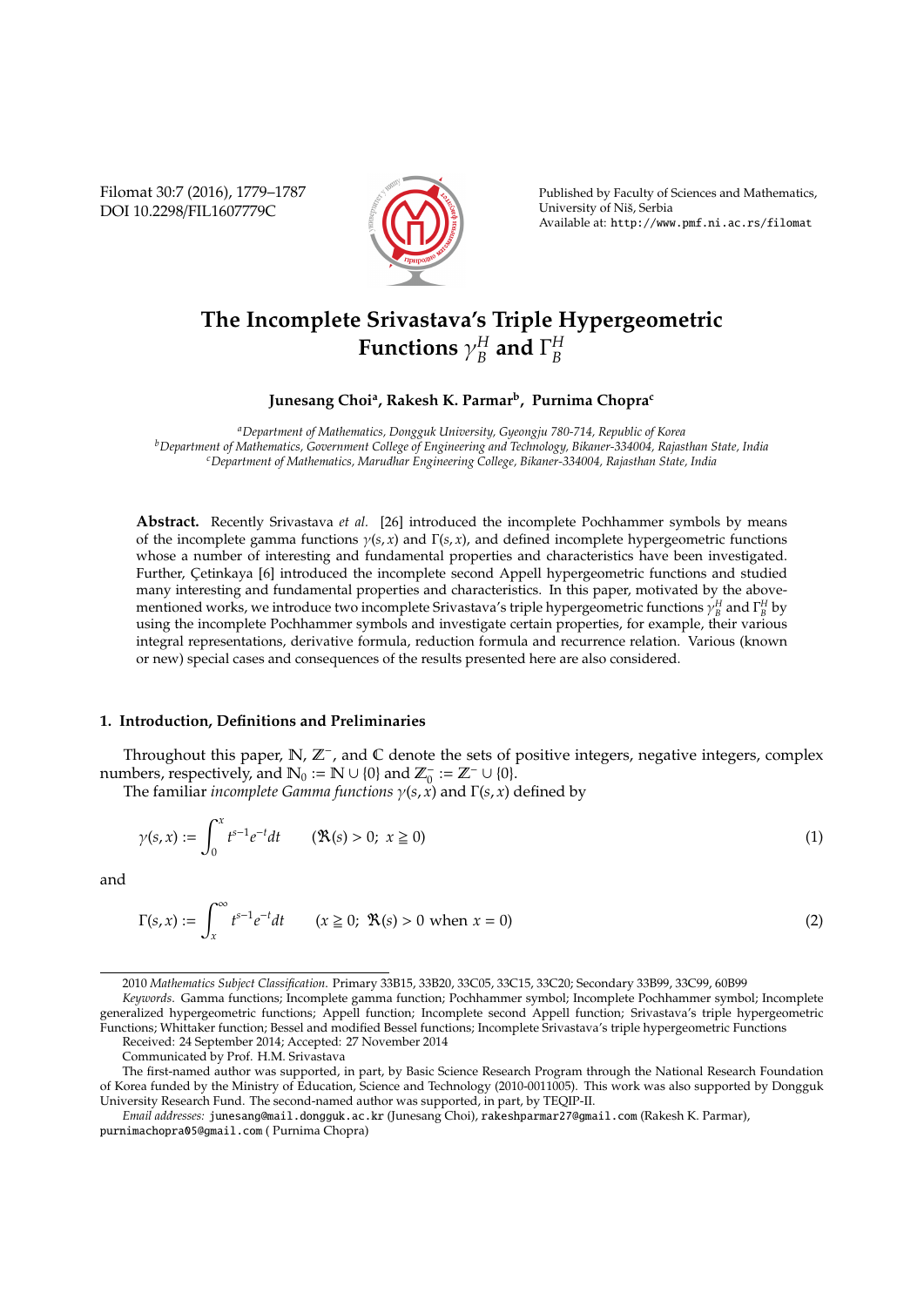respectively, satisfy the following decomposition formula:

$$
\gamma(s, x) + \Gamma(s, x) := \Gamma(s) \qquad (\mathfrak{R}(s) > 0). \tag{3}
$$

These functions play an important role in the study of the analytic solutions of a variety of problems in diverse areas of science and engineering (see, *e.g.*, [1, 2, 4, 7, 8, 10, 11, 14, 15, 27–29, 31, 37, 38, 40]).

Recently Srivastava *et al.* [26] introduced and studied in a rather systematic manner the following two families of generalized incomplete hypergeometric functions:

$$
p\gamma_q \left[ \begin{array}{cc} (\alpha_1, x), \alpha_2, \cdots, \alpha_p; \\ \beta_1, \cdots, \beta_q; \end{array} z \right] = \sum_{n=0}^{\infty} \frac{(\alpha_1; x)_n (\alpha_2)_n \cdots (\alpha_p)_n}{(\beta_1)_n \cdots (\beta_q)_n} \frac{z^n}{n!}
$$
(4)

and

$$
{}_{p}\Gamma_{q}\left[\begin{array}{cc}(\alpha_{1},x),\alpha_{2},\cdots,\alpha_{p};\\ \beta_{1},\cdots,\beta_{q};\end{array}z\right]=\sum_{n=0}^{\infty}\frac{[\alpha_{1};x]_{n}(\alpha_{2})_{n}\cdots(\alpha_{p})_{n}}{(\beta_{1})_{n}\cdots(\beta_{q})_{n}}\frac{z^{n}}{n!},\tag{5}
$$

where, in terms of the incomplete Gamma functions γ(*s*, *x*) and Γ(*s*, *x*) defined by (1) and (2), the *incomplete* Pochhammer symbols  $(\lambda; x)_{\nu}$  and  $[\lambda; x]_{\nu}$  ( $\lambda, \nu \in \mathbb{C}$ ;  $x \ge 0$ ) are defined as follows:

$$
(\lambda; x)_\nu := \frac{\gamma(\lambda + \nu, x)}{\Gamma(\lambda)} \qquad (\lambda, \nu \in \mathbb{C}; \ x \ge 0)
$$
 (6)

and

$$
[\lambda; x]_{\nu} := \frac{\Gamma(\lambda + \nu, x)}{\Gamma(\lambda)} \qquad (\lambda, \nu \in \mathbb{C}; x \ge 0)
$$
\n
$$
(7)
$$

so that, obviously, these incomplete Pochhammer symbols  $(\lambda; x)_{\nu}$  and  $(\lambda; x)_{\nu}$  satisfy the following decomposition relation:

$$
(\lambda; x)_v + [\lambda; x]_v := (\lambda)_v \qquad (\lambda, v \in \mathbb{C}; x \ge 0), \tag{8}
$$

where  $(\lambda)_n$  is the Pochhammer symbol defined (for  $\lambda \in \mathbb{C}$ ) by (see [28, p. 2 and p. 5]):

$$
(\lambda)_n := \begin{cases} 1 & (n = 0) \\ \lambda(\lambda + 1) \dots (\lambda + n - 1) & (n \in \mathbb{N}) \end{cases}
$$
  
= 
$$
\frac{\Gamma(\lambda + n)}{\Gamma(\lambda)} \quad (\lambda \in \mathbb{C} \setminus \mathbb{Z}_0^-)
$$
 (9)

and  $\Gamma(\lambda)$  is the familiar Gamma function.

**Remark 1.** The argument  $x \ge 0$  in the definitions (1) and (2), (4) and (5), (6) and (7), and elsewhere in this paper, is *independent* of the argument  $z \in \mathbb{C}$  which occurs in the definitions (4), (5) and (10), and also in the results presented here.

As already pointed out by Srivastava *et al.* [26, Remark 7], since

$$
|(\lambda; x)_n| \leq |(\lambda)_n| \quad \text{and} \quad |[\lambda; x]_n| \leq |(\lambda)_n| \quad (\lambda \in \mathbb{C}; n \in \mathbb{N}_0; x \geq 0)
$$

the precise *su*ffi*cient* conditions under which the infinite series in definitions (4) and (5) would converge absolutely can be derived from those that are well-documented in the case of the generalized hypergeometric function  ${}_{p}F_{q}$  ( $p$ ,  $q \in \mathbb{N}_0$ ) (see [17, p. 72-73] and [30, p. 20]; see also [3, 5, 12] and [19]). Indeed, in their special case when  $x = 0$ , both  $p\gamma_q$  ( $p, q \in \mathbb{N}_0$ ) and  $p\Gamma_q$  ( $p, q \in \mathbb{N}_0$ ) would reduce immediately to the extensivelyinvestigated generalized hypergeometric function  $_pF_q$  ( $p, q \in \mathbb{N}_0$ ).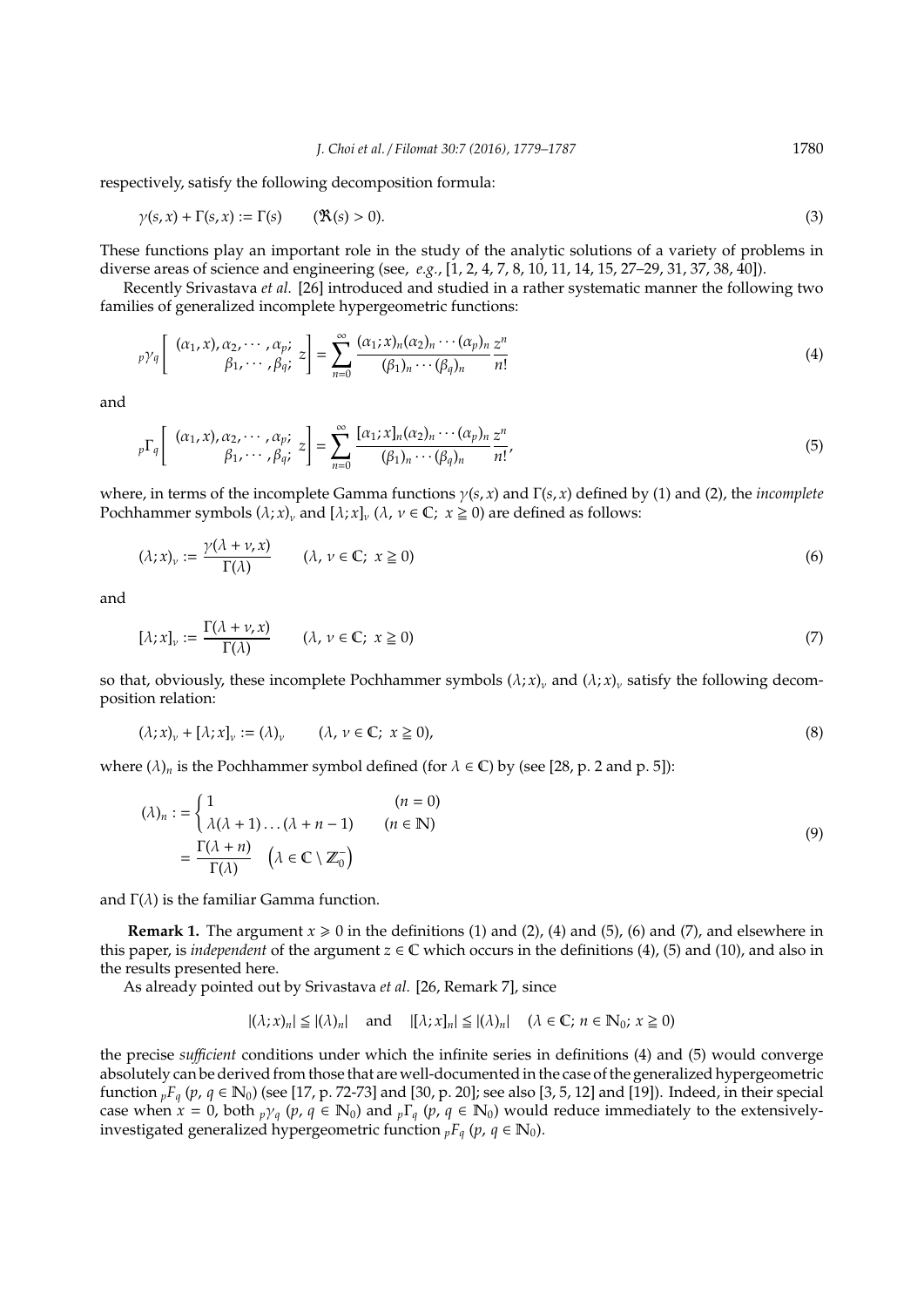Furthermore, it is easy to see from the definitions (4) and (5), we have the following decomposition formula:

$$
p\gamma_q \left[ \begin{array}{cc} (\alpha_1, x), \alpha_2, \ldots, \alpha_p; \\ \beta_1, \ldots, \beta_q; \end{array} z \right] + {}_p\Gamma_q \left[ \begin{array}{cc} (\alpha_1, x), \alpha_2, \ldots, \alpha_p; \\ \beta_1, \cdots, \beta_q; \end{array} z \right] = {}_pF_q \left[ \begin{array}{cc} \alpha_1, \alpha_2, \ldots, \alpha_p; \\ \beta_1, \ldots, \beta_q; \end{array} z \right] \tag{10}
$$

in terms of the familiar generalized hypergeometric function  $pF_q$ .

More recently, Cetinkaya [6] introduced and studied various properties of the following two families of the incomplete second Appell hypergeometric functions  $\gamma_2$  and  $\Gamma_2$ :

$$
\gamma_2[(\alpha, x), \beta_1, \beta_2; \gamma_1, \gamma_2; x_1, x_2] = \sum_{m,p=0}^{\infty} \frac{(\alpha; x)_{m+p} (\beta_1)_m (\beta_2)_p}{(\gamma_1)_m (\gamma_2)_p} \frac{x_1^m}{m!} \frac{x_2^p}{p!}
$$
(11)

and

$$
\Gamma_2[(\alpha, x), \beta_1, \beta_2; \gamma_1, \gamma_2; x_1, x_2] = \sum_{m,p=0}^{\infty} \frac{[\alpha; x]_{m+p}(\beta_1)_m(\beta_2)_p}{(\gamma_1)_m(\gamma_2)_p} \frac{x_1^m}{m!} \frac{x_2^p}{p!}.
$$
\n(12)

Motivated essentially by the demonstrated potential for applications of these families of incomplete hypergeometric functions  $p\gamma_q$  and  $p\Gamma_q$ , and the incomplete second Appell hypergeometric functions  $\gamma_2$ and  $\Gamma_2$  in many diverse areas of mathematical, physical, engineering and statistical sciences (see, for details, [6, 26] and the references cited therein), here, we aim at investigating, in a rather systematic manner, two families of incomplete Srivastava's triple hypergeometric functions  $\gamma_B^H$  and  $\Gamma_B^H$  to present various representations and formulas, for example, integral representations, derivative formula and certain integral representations involving Whittaker function, Bessel and modified Bessel functions. A reduction formula and a recurrence relation of the incomplete Srivastava's triple hypergeometric functions are also considered. For various other investigations involving generalizations of the hypergeometric function  $pF_q$ of *p* numerator and *q* denominator parameters, which were motivated essentially by the pioneering work of Srivastava *et al.* [26], the interested reader may be referred to several recent papers on the subject (see, for example, [13, 25, 32–36] *and* the references cited in each of these papers).

## **2. The Incomplete Srivastava's Triple Hypergeometric Functions**

In terms of the incomplete Pochhammer symbol  $(\lambda; x)_v$  and  $[\lambda; x]_v$  defined by (6) and (7), we introduce two families of incomplete Srivastava's triple hypergeometric functions  $\gamma_B^H$  and  $\Gamma_B^H$  as follows: For  $\alpha$ ,  $\beta_1$ , ...,  $\beta_n \in \mathbb{C}$  and  $\gamma_1$ , ...,  $\gamma_n \in \mathbb{C} \setminus \mathbb{Z}_0^-,$ 

$$
\gamma_{B}^{H}[(\alpha, x), \beta_{1}, \beta_{2}; \gamma_{1}, \gamma_{2}, \gamma_{3}; x_{1}, x_{2}, x_{3}] = \sum_{m,n,p=0}^{\infty} \frac{(\alpha; x)_{m+p}(\beta_{1})_{m+n}(\beta_{2})_{n+p}}{(\gamma_{1})_{m}(\gamma_{2})_{n}(\gamma_{3})_{p}} \frac{x_{1}^{m}}{m!} \frac{x_{2}^{n}}{n!} \frac{x_{3}^{p}}{p!}
$$
\n
$$
(13)
$$
\n
$$
\left(x \geq 0; |x_{1}| < r, |x_{2}| < s, |x_{3}| < t, r+s+t+2 \sqrt{rst} = 1 \text{ when } x = 0\right)
$$

and

$$
\Gamma_B^H[(\alpha, x), \beta_1, \beta_2; \gamma_1, \gamma_2, \gamma_3; x_1, x_2, x_3] = \sum_{m,n,p=0}^{\infty} \frac{[\alpha; x]_{m+p}(\beta_1)_{m+n}(\beta_2)_{n+p}}{(\gamma_1)_m(\gamma_2)_n(\gamma_3)_p} \frac{x_1^m}{m!} \frac{x_2^n}{n!} \frac{x_3^p}{p!}
$$
(14)

$$
\left(x \ge 0; |x_1| < r, |x_2| < s, |x_3| < t, r + s + t + 2\sqrt{rst} = 1 \text{ when } x = 0\right).
$$

In view of (8), these incomplete families of Srivastava's triple hypergeometric functions satisfy the following decomposition formula:

$$
\gamma_B^H[(\alpha, x), \beta_1, \beta_2; \gamma_1, \gamma_2, \gamma_3; x_1, x_2, x_3] + \Gamma_B^H[(\alpha, x), \beta_1, \beta_2; \gamma_1, \gamma_2, \gamma_3; x_1, x_2, x_3] = H_B[\alpha, \beta_1, \beta_2; \gamma_1, \gamma_2, \gamma_3; x_1, x_2, x_3],
$$
\n(15)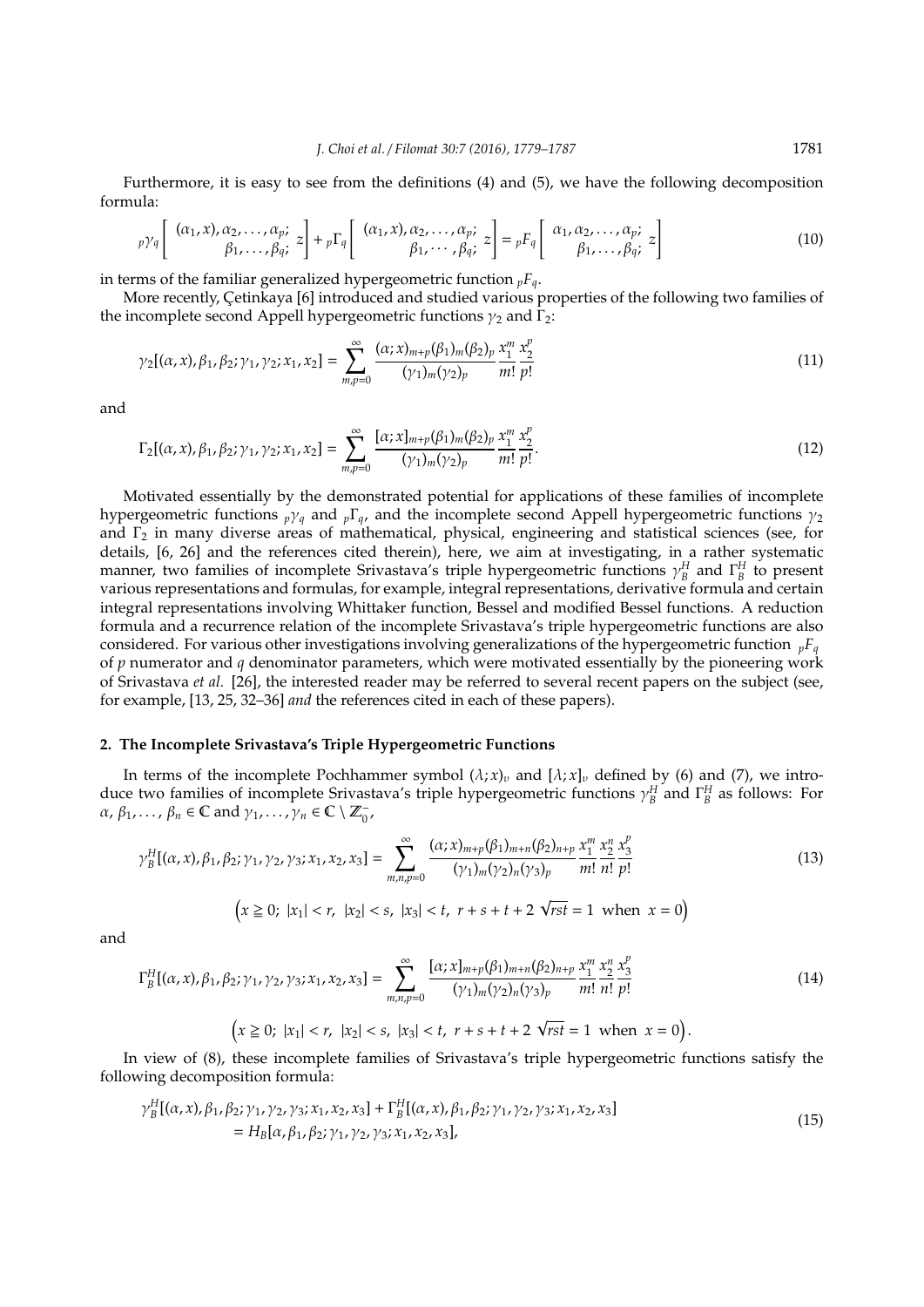where *H<sub>B</sub>* is the familiar Srivastava's triple hypergeometric functions (see, for details, [20–24, 29, 30]).

**Theorem 1.** The incomplete Srivastava's triple hypergeometric functions  $\gamma^H_B$  and  $\Gamma^H_B$  satisfy the following system *of partial di*ff*erential equations*:

$$
\begin{cases}\n\left[\theta(\theta + \gamma_1 - 1) - x_1(\theta + \psi + \alpha)(\theta + \phi + \beta_1)\right]u = 0 \\
\left[\phi(\phi + \gamma_2 - 1) - x_2(\theta + \phi + \beta_1)(\phi + \psi + \beta_2)\right]u = 0 \\
\left[\psi(\psi + \gamma_3 - 1) - x_3(\theta + \psi + \alpha)(\phi + \psi + \beta_2)\right]u = 0,\n\end{cases}
$$
\n(16)

*where*  $\theta = x_1 \frac{\partial}{\partial x_1}$ ,  $\phi = x_2 \frac{\partial}{\partial x_2}$  and  $\psi = x_3 \frac{\partial}{\partial x_3}$  and

$$
u = u(x_1, x_2, x_3) := \gamma_B^H[(\alpha, x), \beta_1, \beta_2; \gamma_1, \gamma_2, \gamma_3; x_1, x_2, x_3] + \Gamma_B^H[(\alpha, x), \beta_1, \beta_2; \gamma_1, \gamma_2, \gamma_3; x_1, x_2, x_3].
$$

*Proof.* In light of (15), it is easy to prove (16) since *H<sup>B</sup>* satisfies the same system of partial differential equations as in [20].  $\square$ 

**Remark 2.** It is interesting to note that the special cases of (13) and (14) when  $x_2 = 0$  reduce to the known incomplete families of the second Appell hypergeometric functions (11) and (12). Also, the special cases of (13) and (14) when  $x_2 = 0$  and  $x_3 = 0$  or  $x_1 = 0$  are seen to yield the known incomplete families of Gauss hypergeometric functions [26].

In view of the formula (15), it is sufficient to discuss the properties and characteristics of the incomplete Srivastava's triple hypergeometric functions Γ *H B* .

#### **3. Integral Representations of** Γ *H B*

*H*

In this section, we present certain integral representations of the incomplete Srivastava's triple hypergeometric functions by applying (2) and (7). We also obtain various integral representations involving Whittaker function, Bessel and modified Bessel functions.

**Theorem 2.** *The following integral representation for* Γ *H B* in (14) *holds true*:

$$
\Gamma_B^H[(\alpha, x), \beta_1, \beta_2; \gamma_1, \gamma_2, \gamma_3; x_1, x_2, x_3]
$$
\n
$$
= \frac{1}{\Gamma(\alpha)\Gamma(\beta_1)} \int_x^{\infty} \int_0^{\infty} e^{-s-t} t^{\alpha-1} s^{\beta_1-1} \, {}_0F_1(-; \gamma_1; x_1st) \, \Psi_2(\beta_2; \gamma_2, \gamma_3; x_2s, x_3t) dt ds \tag{17}
$$
\n
$$
(x \ge 0; \, \mathfrak{R}(x_2) < 1, \, \mathfrak{R}(x_3) < 1, \, \mathfrak{R}(\alpha) > 0, \, \mathfrak{R}(\beta_1) > 0 \, \text{when } x = 0),
$$

*where*  $\Psi_2$  *is one of the confluent forms of Appell series in two variables defined by (see, e.g., [29, p. 26, Eq. (22)])* 

$$
\Psi_2\left[a;c_1,c_2;\,x_1,x_2\right] = \sum_{m,n=0}^{\infty} \frac{(a)_{m+n}}{(c_1)_m (c_2)_n} \frac{x_1^m}{m!} \frac{x_2^n}{n!}.
$$
\n(18)

*Proof.* Considering the integral representations of the incomplete Pochhammer symbol  $[\alpha; x]_{m+p}$  in (2) and (7), the classical Pochhammer symbol (β1)*<sup>m</sup>*+*<sup>n</sup>* and using the definition (18) in (14), we are led to the desired result.  $\square$ 

**Theorem 3.** *The following triple integral representation for* Γ *H B* in (14) *holds true*:

$$
\Gamma_B^H[(\alpha, x), \beta_1, \beta_2; \gamma_1, \gamma_2, \gamma_3; x_1, x_2, x_3] = \frac{1}{\Gamma(\alpha)\Gamma(\beta_1)\Gamma(\beta_2)} \int_x^{\infty} \int_0^{\infty} \int_0^{\infty} e^{-s-t-u} t^{\alpha-1} s^{\beta_1-1} u^{\beta_2-1} dx
$$
\n
$$
\times \quad {}_0F_1(-; \gamma_1; x_1st) {}_0F_1(-; \gamma_2; x_2us) {}_0F_1(-; \gamma_3; x_3ut) dt ds du
$$
\n(19)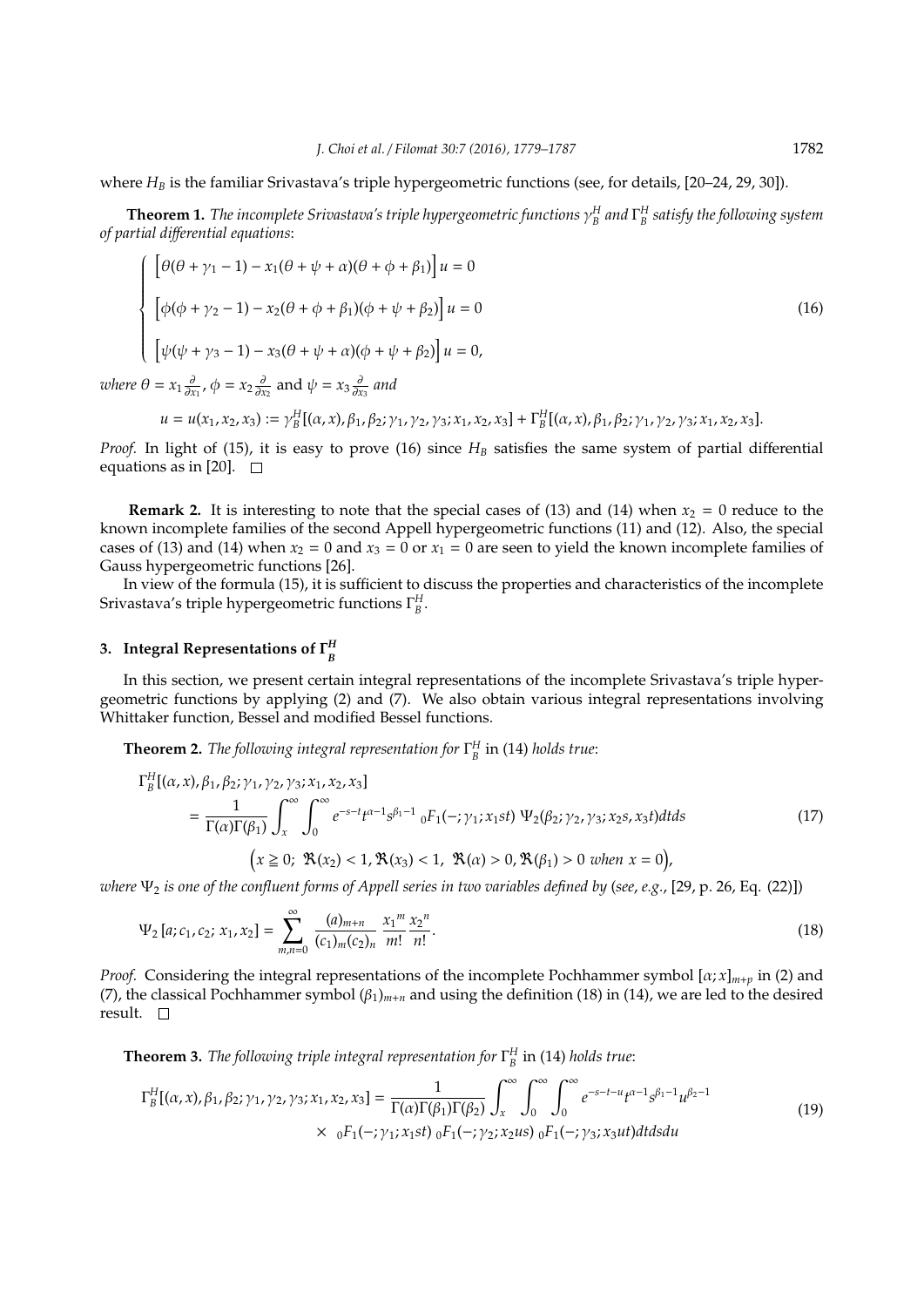*J. Choi et al.* / *Filomat 30:7 (2016), 1779–1787* 1783

$$
(x \geq 0; \min\{\mathfrak{R}(\alpha), \mathfrak{R}(\beta_1), \mathfrak{R}(\beta_2)\} > 0 \text{ when } x = 0).
$$

*Proof.* Considering the integral representation of the incomplete Pochhammer symbol  $[\alpha; x]_{m+p}$  in (2) and (7), and the classical Pochhammer symbol  $(\beta_1)_{m+n}$  and  $(\beta_2)_{n+p}$  in (14), we are led to the desired result.  $\square$ 

**Theorem 4.** *The following Euler integral representation for* Γ *H B* in (14) *holds true*:

$$
\Gamma_{B}^{H}[(\alpha, x), \beta_{1}, \beta_{2}; \gamma_{1}, \gamma_{2}, \gamma_{3}; x_{1}, x_{2}, x_{3}] = \frac{1}{B(\beta_{1}, \gamma_{1} - \beta_{1})B(\beta_{2}, \gamma_{3} - \beta_{2})B(1 - \gamma_{1} + \beta_{1}, \gamma_{1} + \gamma_{2} - \beta_{1} - 1)} \times \int_{0}^{1} \int_{0}^{1} u^{\beta_{1} - 1} v^{\beta_{1} - \gamma_{1}} w^{\beta_{2} - 1} (1 - u)^{\gamma_{1} - \gamma_{3} - \beta_{1} + \beta_{2}} (1 - v)^{\gamma_{1} + \gamma_{2} - \beta_{1} - 2} (1 - ux_{1} - wx_{3})^{-\alpha} \times \frac{\Gamma(\alpha, x(1 - ux_{1} - wx_{3}))}{\Gamma(\alpha)} (1 - u - w + uw - uvwx_{2})^{\gamma_{3} - \beta_{2} - 1} du dv dw
$$
  

$$
(x \ge 0; 0 < \Re(\gamma_{1} - \beta_{1}) < 1, \Re(\beta_{1}) > 1, \Re(\gamma_{1} + \gamma_{2} - \beta_{1}) > 1, \Re(\gamma_{3}) > \Re(\beta_{2}) > 0 \text{ when } x = 0).
$$
 (20)

*Proof.* From the definition of incomplete Srivastava's triple hypergeometric functions  $\Gamma_B^H$  in (14), we have

$$
\Gamma_B^H[(\alpha, x), \beta_1, \beta_2; \gamma_1, \gamma_2, \gamma_3; x_1, x_2] = \sum_{n=0}^{\infty} \frac{(\beta_1)_n (\beta_2)_n}{(\gamma_2)_n} \Gamma_2[(\alpha, x), \beta_1 + n, \beta_2 + n; \gamma_1, \gamma_3; x_1, x_3] \frac{x_2^n}{n!}.
$$
 (21)

Employing the integral representation of incomplete second Appell hypergeometric functions  $\Gamma_2$  [6, p. 8335, Eq. (24)]:

$$
\Gamma_2[(\alpha, x), \beta_1, \beta_2; \gamma_1, \gamma_2; x_1, x_2] = \frac{1}{B(\beta_1, \gamma_1 - \beta_1)B(\beta_2, \gamma_2 - \beta_2)}
$$
  
\$\times \int\_0^1 \int\_0^1 t^{\beta\_1 - 1} s^{\beta\_2 - 1} (1 - t)^{\gamma\_1 - \beta\_1 - 1} (1 - s)^{\gamma\_2 - \beta\_2 - 1} (1 - x\_1 t - x\_2 s)^{-\alpha} \frac{\Gamma(\alpha, x(1 - x\_1 t - x\_2 s))}{\Gamma(\alpha)} dt ds \qquad (22)\$  
\$\left(x \ge 0; \Re(\gamma\_j) > \Re(\beta\_j) > 0 \ (j = 1, 2) \text{ when } x = 0\right).

in (21), and, by uniform convergence, changing the order of summation and integration, we obtain

$$
\Gamma_B^H[(\alpha, x), \beta_1, \beta_2; \gamma_1, \gamma_2, \gamma_3; x_1, x_2, x_3] = \frac{1}{B(\beta_1, \gamma_1 - \beta_1)B(\beta_2, \gamma_3 - \beta_2)}
$$
  
\$\times \int\_0^1 \int\_0^1 u^{\beta\_1 - 1} w^{\beta\_2 - 1} (1 - u)^{\gamma\_1 - \beta\_1 - 1} (1 - ux\_1 - wx\_3)^{-\alpha} \frac{\Gamma(\alpha, x(1 - ux\_1 - wx\_3))}{\Gamma(\alpha)}\$  
\$\times {}\_2F\_1 \left[ \begin{array}{c} 1 - \gamma\_1 + \beta\_1, 1 - \gamma\_3 + \beta\_2; \frac{uwx\_2}{\gamma\_2; (1 - u)(1 - w)} \end{array} \right] du dw.

If, now, we use the following integral representation of (see [17] and [28, Chapter 1]):

$$
{}_2F_1(a, b; c; z) = \frac{\Gamma(c)}{\Gamma(a)\Gamma(c-a)} \int_0^1 t^{a-1} (1-t)^{c-a-1} (1-zt)^{-b} dt
$$
\n
$$
(\mathfrak{R}(c) > \mathfrak{R}(a) > 0; |\arg(1-z)| \le \pi - \epsilon \ (0 < \epsilon < \pi)).
$$
\n(23)

in (**??**), we are led to the desired integral representation (20) asserted by Theorem 4.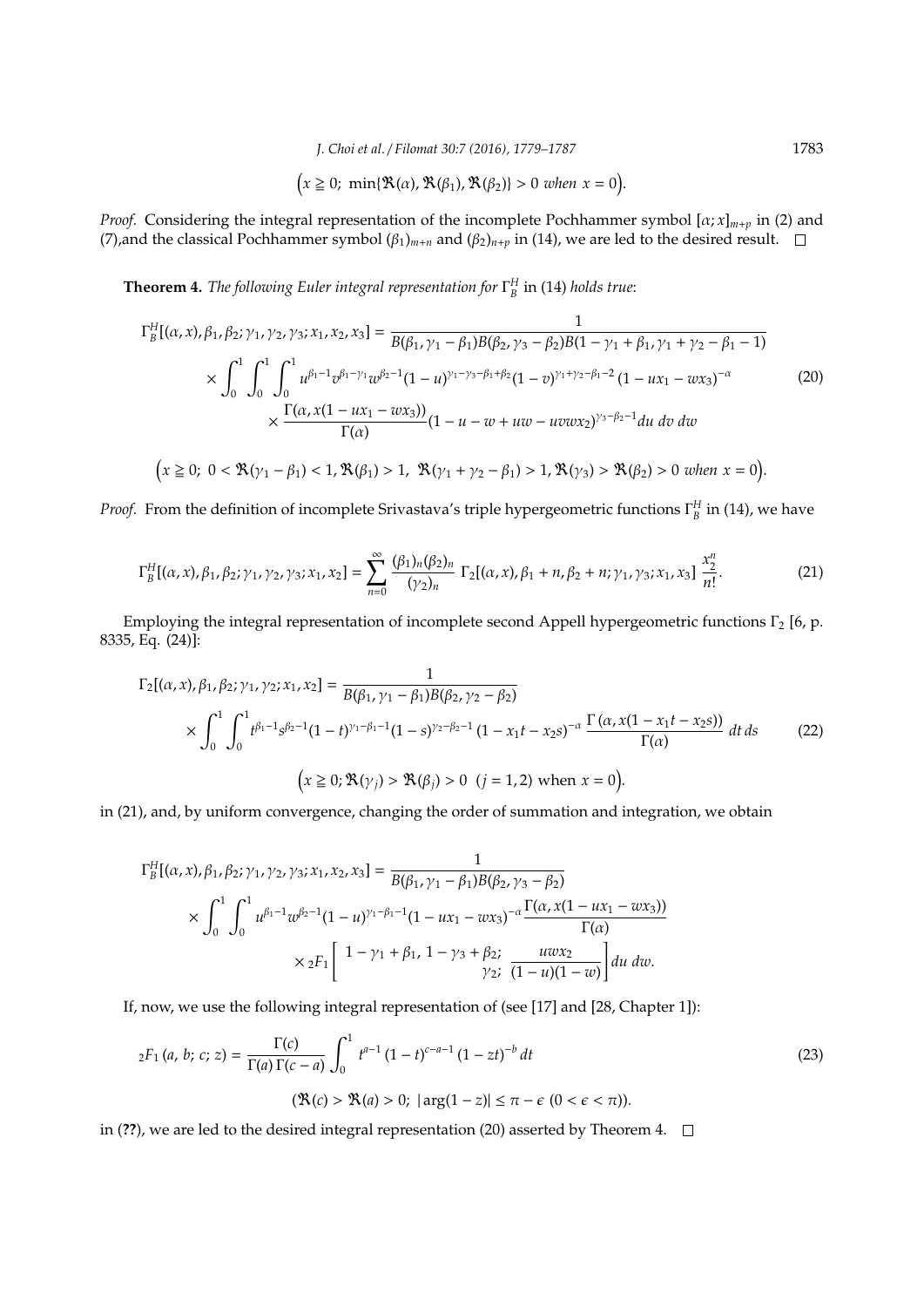**Remark 3.** The Whittaker function of two variables  $M_{k,m,n}(x, y)$  (see [24, p. 100]), Bessel function  $J_{\nu}(z)$ and the modified Bessel function *I*ν(*z*) (see, *e.g.*, [17]; see also [5, 12, 14, 15, 38, 39]) are expressible in terms of the confluent function  $\Psi_2$  and hypergeometric functions  $_0F_1$ , respectively, as follows:

$$
M_{k,m,n}(x,y) = x^{m+\frac{1}{2}}y^{n+\frac{1}{2}}e^{-\frac{1}{2}(x+y)}\Psi_2(m+n-k+1;2m+1,2n+1;x,y),\tag{24}
$$

$$
J_{\nu}(z) = \frac{\left(\frac{z}{2}\right)^{\nu}}{\Gamma(\nu+1)} \, {}_0F_1\left(-;\nu+1;-\frac{1}{4}z^2\right) \quad (\nu \in \mathbb{C} \setminus \mathbb{Z}^-)
$$
\n
$$
(25)
$$

and

$$
I_{\nu}(z) = \frac{\left(\frac{z}{2}\right)^{\nu}}{\Gamma(\nu+1)} \, {}_0F_1\left(-;\nu+1;\frac{1}{4}z^2\right) \quad (\nu \in \mathbb{C} \setminus \mathbb{Z}^-). \tag{26}
$$

Now, applying the relationships (24) to (17), (25) and (26) to (17), and (25) and (26) to (19), respectively, we can deduce certain interesting integral representations for the incomplete Srivastava's triple hypergeometric function in (14) asserted by Corollaries 1, 2, 3 and 4 below. Each of their proofs will be omitted.

**Corollary 1.** *The following integral representation for* Γ *H B* in (14) *holds true*:

$$
\Gamma_B^H[(\lambda, x), \mu, \sigma + \rho - k + 1; \nu, 2\sigma + 1, 2\rho + 1; x_1, x_2, x_3]
$$
\n
$$
= \frac{x_2^{-\sigma - \frac{1}{2}} x_3^{-\rho - \frac{1}{2}}}{\Gamma(\lambda)\Gamma(\mu)} \int_x^\infty \int_0^\infty e^{-(1 - \frac{1}{2}x_2)s - (1 - \frac{1}{2}x_3)t} t^{\lambda - \rho - \frac{3}{2}} s^{\mu - \sigma - \frac{3}{2}} \, {}_0F_1(-; \nu; x_1st) \, M_{k,\sigma,\rho}(x_2s, x_3t) \, dt ds,\tag{27}
$$

*provided that the involved integral is convergent.*

**Corollary 2.** *Each of the following double integral representations holds true*:

$$
\Gamma_B^H[(\alpha, x), \beta_1, \beta_2; \gamma_1 + 1, \gamma_2, \gamma_3; -x_1, x_2, x_3]
$$
  
= 
$$
\frac{\Gamma(\gamma_1 + 1) x_1^{-\frac{\gamma_1}{2}}}{\Gamma(\alpha)\Gamma(\beta_1)} \int_x^{\infty} \int_0^{\infty} e^{-s-t} t^{\alpha - \frac{\gamma_1}{2} - 1} s^{\beta_1 - \frac{\gamma_1}{2} - 1} J_{\gamma_1}(2 \sqrt{x_1 st}) \Psi_2(\beta_2; \gamma_2, \gamma_3; x_2, x_3 t) dt ds
$$
 (28)

*and*

*H*

$$
\Gamma_B^H[(\alpha, x), \beta_1, \beta_2; \gamma_1 + 1, \gamma_2, \gamma_3; x_1, x_2, x_3]
$$
  
= 
$$
\frac{\Gamma(\gamma_1 + 1) x_1^{-\frac{\gamma_1}{2}}}{\Gamma(\alpha)\Gamma(\beta_1)} \int_x^{\infty} \int_0^{\infty} e^{-s-t} t^{\alpha - \frac{\gamma_1}{2} - 1} s^{\beta_1 - \frac{\gamma_1}{2} - 1} I_{\gamma_1}(2 \sqrt{x_1 st}) \Psi_2(\beta_2; \gamma_2, \gamma_3; x_2, x_3 t) dt ds,
$$
 (29)

*provided that the involved integrals are convergent.*

**Corollary 3.** *The following integral representations for* Γ *H B* in (14) *hold true*:

$$
\Gamma_{B}^{H}[(\lambda, x), \mu, \sigma + \rho - k + 1; \nu + 1, 2\sigma + 1, 2\rho + 1; -x_{1}, x_{2}, x_{3}] = \frac{\Gamma(\nu + 1)x_{1}^{-\frac{1}{2}\nu}x_{2}^{-\sigma - \frac{1}{2}}x_{3}^{-\rho - \frac{1}{2}}}{\Gamma(\lambda)\Gamma(\mu)} \times \int_{x}^{\infty} \int_{0}^{\infty} e^{-(1-\frac{1}{2}x_{2})s - (1-\frac{1}{2}x_{3})t} t^{\lambda-\rho-\frac{1}{2}\nu-\frac{3}{2}} s^{\mu-\sigma-\frac{1}{2}\nu-\frac{3}{2}} J_{\nu}(2\sqrt{x_{1}st}) M_{k,\sigma,\rho}(x_{2}s, x_{3}t) dt ds
$$
\n(30)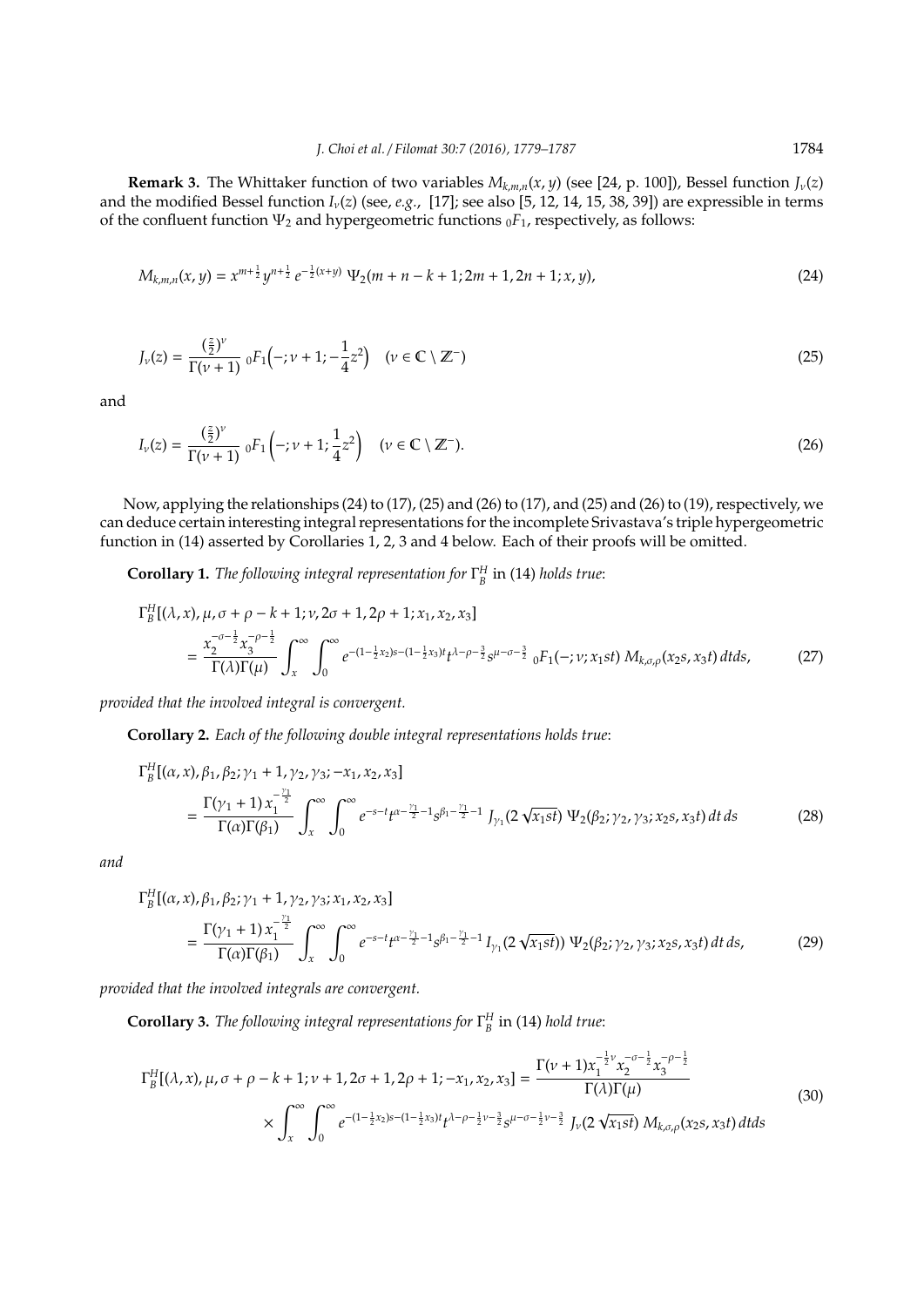*and*

$$
\Gamma_B^H[(\lambda, x), \mu, \sigma + \rho - k + 1; \nu + 1, 2\sigma + 1, 2\rho + 1; x_1, x_2, x_3] = \frac{\Gamma(\nu + 1)x_1^{-\frac{1}{2}\nu}x_2^{-\sigma - \frac{1}{2}}x_3^{-\rho - \frac{1}{2}}}{\Gamma(\lambda)\Gamma(\mu)} \times \int_x^\infty \int_0^\infty e^{-(1 - \frac{1}{2}x_2)s - (1 - \frac{1}{2}x_3)t} t^{\lambda - \rho - \frac{1}{2}\nu - \frac{3}{2}} s^{\mu - \sigma - \frac{1}{2}\nu - \frac{3}{2}} I_\nu(2\sqrt{x_1st}) M_{k,\sigma,\rho}(x_2s, x_3t) dt ds,
$$
\n(31)

*provided that the involved integrals are convergent.*

**Corollary 4.** *The following triple integral representations for* Γ *H B* in (14) *hold true*:

$$
\Gamma_{B}^{H}[(\alpha, x), \beta_{1}, \beta_{2}; \gamma_{1} + 1, \gamma_{2} + 1, \gamma_{3} + 1; -x_{1}, -x_{2}, -x_{3}] = \frac{\Gamma(\gamma_{1} + 1)\Gamma(\gamma_{2} + 1)\Gamma(\gamma_{3} + 1)x_{1}^{\frac{-\gamma_{1}}{2}}x_{2}^{\frac{-\gamma_{2}}{2}}x_{3}^{\frac{-\gamma_{3}}{2}}}{\Gamma(\alpha)\Gamma(\beta_{1})\Gamma(\beta_{2})}
$$
\n
$$
\times \int_{x}^{\infty} \int_{0}^{\infty} \int_{0}^{\infty} e^{-s-t-u} t^{\alpha - \frac{\gamma_{1}}{2} - \frac{\gamma_{3}}{2} - 1} s^{\beta_{1} - \frac{\gamma_{1}}{2} - \frac{\gamma_{2}}{2} - 1} u^{\beta_{2} - \frac{\gamma_{2}}{2} - \frac{\gamma_{3}}{2} - 1} J_{\gamma_{1}}(2 \sqrt{x_{1}st}) J_{\gamma_{2}}(2 \sqrt{x_{2}us}) J_{\gamma_{3}}(2 \sqrt{x_{3}ut}) dt ds du
$$
\n(32)

*and*

$$
\Gamma_{B}^{H}[(\alpha, x), \beta_{1}, \beta_{2}; \gamma_{1} + 1, \gamma_{2} + 1, \gamma_{3} + 1; x_{1}, x_{2}, x_{3}] = \frac{\Gamma(\gamma_{1} + 1)\Gamma(\gamma_{2} + 1)\Gamma(\gamma_{3} + 1)x_{1}^{\frac{-\gamma_{1}}{2}}x_{2}^{\frac{-\gamma_{2}}{2}}x_{3}^{\frac{-\gamma_{2}}{2}}}{\Gamma(\alpha)\Gamma(\beta_{1})\Gamma(\beta_{2})}
$$
\n
$$
\times \int_{x}^{\infty} \int_{0}^{\infty} \int_{0}^{\infty} e^{-s-t-u} t^{\alpha - \frac{\gamma_{1}}{2} - \frac{\gamma_{3}}{2} - 1} s^{\beta_{1} - \frac{\gamma_{1}}{2} - \frac{\gamma_{2}}{2} - 1} u^{\beta_{2} - \frac{\gamma_{2}}{2} - \frac{\gamma_{3}}{2} - 1} I_{\gamma_{1}}(2 \sqrt{x_{1}st}) I_{\gamma_{2}}(2 \sqrt{x_{2}us}) I_{\gamma_{3}}(2 \sqrt{x_{3}ut}) dt ds du,
$$
\n(33)

*provided that the involved integrals are convergent.*

### **4. Derivative Formula**

Differentiating, partially, both sides of (14) with respect to *x*1, *x*<sup>2</sup> and *x*3, *m*, *n* and *p* times, respectively, we obtain a derivative formula for the incomplete Srivastava's triple hypergeometric function Γ *H B* given in the following theorem.

**Theorem 5.** *The following derivative formula for* Γ *H B holds true*:

$$
\frac{\partial^{m+n+p}}{\partial x_1^m \partial x_2^n \partial x_3^p} \Gamma_B^H[(\alpha, x), \beta_1, \beta_2; \gamma_1, \gamma_2, \gamma_3; x_1, x_2, x_3] = \frac{(\alpha)_{m+p}(\beta_1)_{m+n}(\beta_2)_{n+p}}{(\gamma_1)_m(\gamma_2)_n(\gamma_3)_p} \times \Gamma_B^H[(\alpha + m + p, x), \beta_1 + m + n, \beta_2 + n + p; \gamma_1 + m, \gamma_2 + n, \gamma_3 + p; x_1, x_2, x_3].
$$
\n(34)

#### **5. Reduction Formula of**  $\Gamma_n^H$ *B*

Here we give a reduction formula of the incomplete Srivastava triple hypergeometric function Γ *H B* .

**Theorem 6.** *The following reduction formula for* Γ *H B holds true*:

$$
\Gamma_B^H[(\alpha, x), \beta_1, \gamma_2; \gamma_1, \gamma_2, \gamma_2; x_2x_3, x_2, x_3]
$$
  
=  $(1 - x_2)^{-\beta_1}(1 - x_3)^{-\alpha} {}_4F_3 \left[ \begin{array}{cc} (\alpha, x(1 - x_3)), \beta_1, (\gamma_1 + \gamma_2)/2, (\gamma_1 + \gamma_2 - 1)/2; & 4x_2x_3 \\ \gamma_1, \gamma_2, \gamma_1 + \gamma_2 - 1; & (1 - x_2)(1 - x_3) \end{array} \right].$  (35)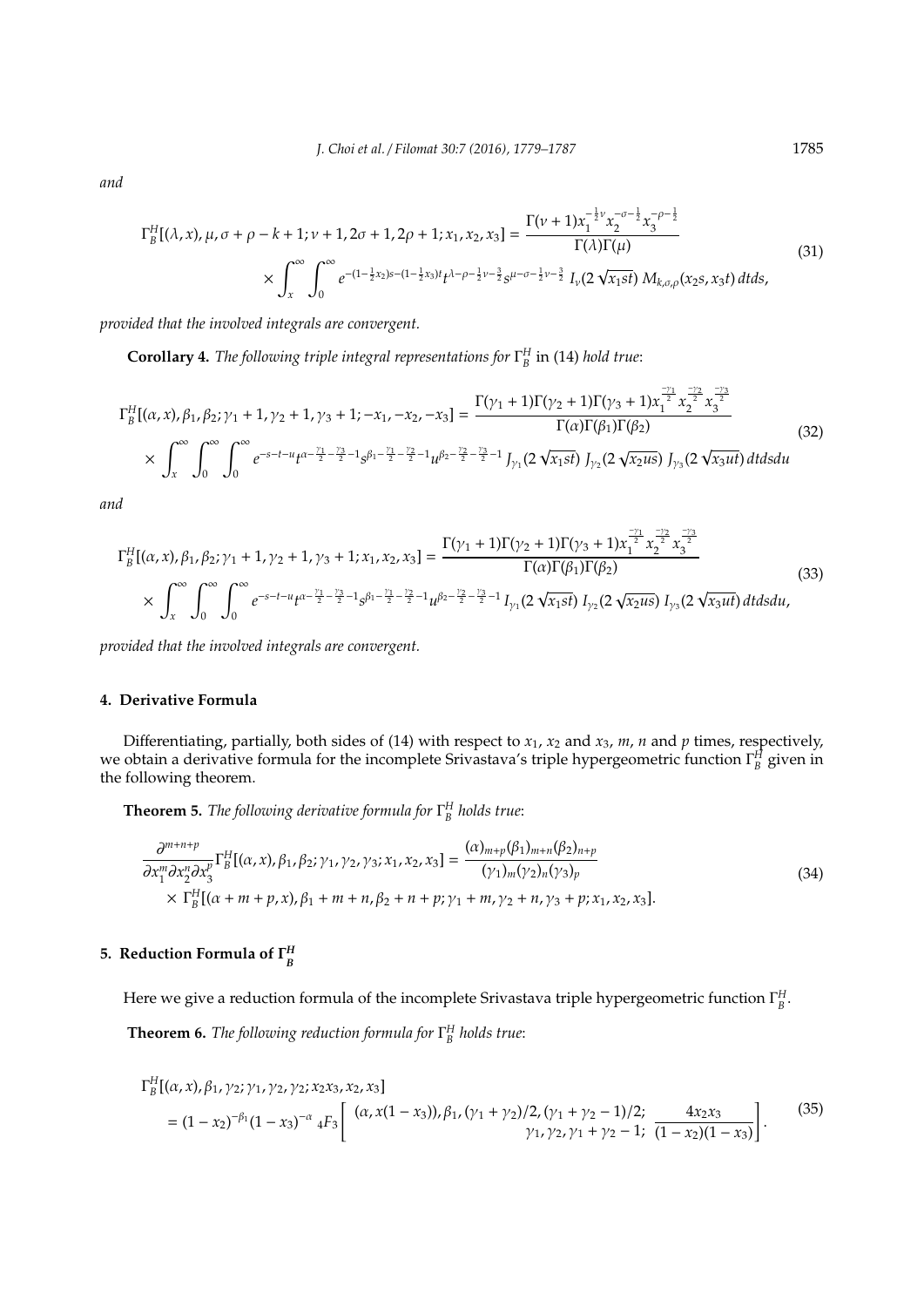*Proof.* Setting  $\beta_2 = \gamma_2, \gamma_3 = \gamma_2, \ x_1 = x_2x_3$  and using  $\Psi_2(\gamma; \gamma, \gamma; x, y) = e^{x+y} \int_0^x F_1(-; \gamma; xy)$  in the integral representation (17), we have

$$
\Gamma_B^H[(\alpha, x), \beta_1, \gamma_2; \gamma_1, \gamma_2, \gamma_2; x_2x_3, x_2, x_3] = (36)
$$

$$
\frac{1}{\Gamma(\alpha)\Gamma(\beta_1)} \int_x^{\infty} \int_0^{\infty} e^{-s(1-x_2)-t(1-x_3)} t^{\alpha-1} s^{\beta_1-1} \ {}_0F_1(-;\gamma_1; x_2x_3st) \ {}_0F_1(-;\gamma_2; x_2x_3st) dt ds.
$$
 (37)

Setting  $t(1 - x_3) = u$ ,  $s(1 - x_2) = v$  and using well-known result of Erdélyi *et al.* (see [8, p. 185])

$$
{}_{0}F_{1}(-;a;x) {}_{0}F_{1}(-;b;x) = {}_{2}F_{3}\left[\begin{array}{c} (a+b)/2, (a+b-1)/2; \\ a, b, a+b-1; \end{array} 4x\right]
$$
(38)

in (36), we are led to the desired reduction formula (35).  $\Box$ 

### **6. Recurrence Relation**

Here we present a recurrence relation for incomplete Srivastava triple hypergeometric function Γ *H B* . **Theorem 7.** *The following recurrence relation for* Γ *H B holds true*:

$$
\Gamma_{B}^{H}[(\alpha, x), \beta_{1}, \beta_{2}; \gamma_{1}, \gamma_{2}, \gamma_{3}; x_{1}, x_{2}, x_{3}] = \Gamma_{B}^{H}[(\alpha, x), \beta_{1}, \beta_{2}; \gamma_{1} - 1, \gamma_{2}, \gamma_{3}; x_{1}, x_{2}, x_{3}] + \frac{\alpha \beta_{1} x_{1}}{\gamma(1 - \gamma)} \Gamma_{B}^{H}[(\alpha + 1, x), \beta_{1} + 1, \beta_{2}; \gamma_{1} + 1, \gamma_{2}, \gamma_{3}; x_{1}, x_{2}, x_{3}] \tag{39}
$$

*Proof.* Using the well-known contiguous relation for the function  $_0F_1$  (see [18, p. 12])

$$
{}_{0}F_{1}(-;\gamma-1;x)-{}_{0}F_{1}(-;\gamma;x)-\frac{x}{\gamma(\gamma-1)}{}_{0}F_{1}(-;\gamma+1;x)=0
$$

in the integral representation (17), we are led to the desired result.  $\square$ 

#### **7. Concluding Remarks and Observations**

In our present investigation, with the help of the incomplete Pochhammer symbols  $(\lambda; x)_v$  and  $[\lambda; x]_v$ , we have introduced the incomplete Srivastava triple hypergeometric function  $\Gamma_B^H$ , whose special cases when  $x_2 = 0$  reduces to the incomplete Appell functions of two variables (see [6]) and when  $x_2 = 0$ ,  $x_3 = 0$  or  $x_1 = 0$  reduces to the incomplete Gauss hypergeometric function (see [26]), respectively, and investigated their diverse properties such mainly as integral representations, derivative formula, reduction formula and recurrence relation. The special cases of the results presented here when  $x = 0$  would reduce to the corresponding well-known results for the Srivastava's triple hypergeometric function (see, for details,  $[20-24, 29, 30]$ ).

#### **References**

- [1] M. Abramowitz, I. A. Stegun (Eds.), *Handbook of Mathematical Functions with Formulas*, *Graphs*, *and Mathematical Tables*, Tenth Printing, National Bureau of Standards, Applied Mathematics Series **55**, Washington, DC, 1972; Reprinted by Dover Publications, New York, 1965.
- [2] L. C. Andrews, *Special Functions for Engineers and Applied Mathematicians*, Macmillan Company, New York, 1984.
- [3] W. N. Bailey, *Generalized Hypergeometric Series*, Cambridge University Press, Cambridge, 1935; Reprinted by Stechert Hafner, New York, 1964.
- [4] Hüseyin Bor, H. M. Srivastava and W. T. Sulaiman, A new application of certain generalized power increasing sequences, Filomat **26** (4) (2012), 871–879.
- [5] B. C. Carlson, *Special Functions of Applied Mathematics*, Academic Press, New York, San Francisco and London, 1977.
- [6] A. Çetinkaya, The incomplete second Appell hypergeometric functions, *Appl. Math. Comput.* **219** (2013), 8332-8337.